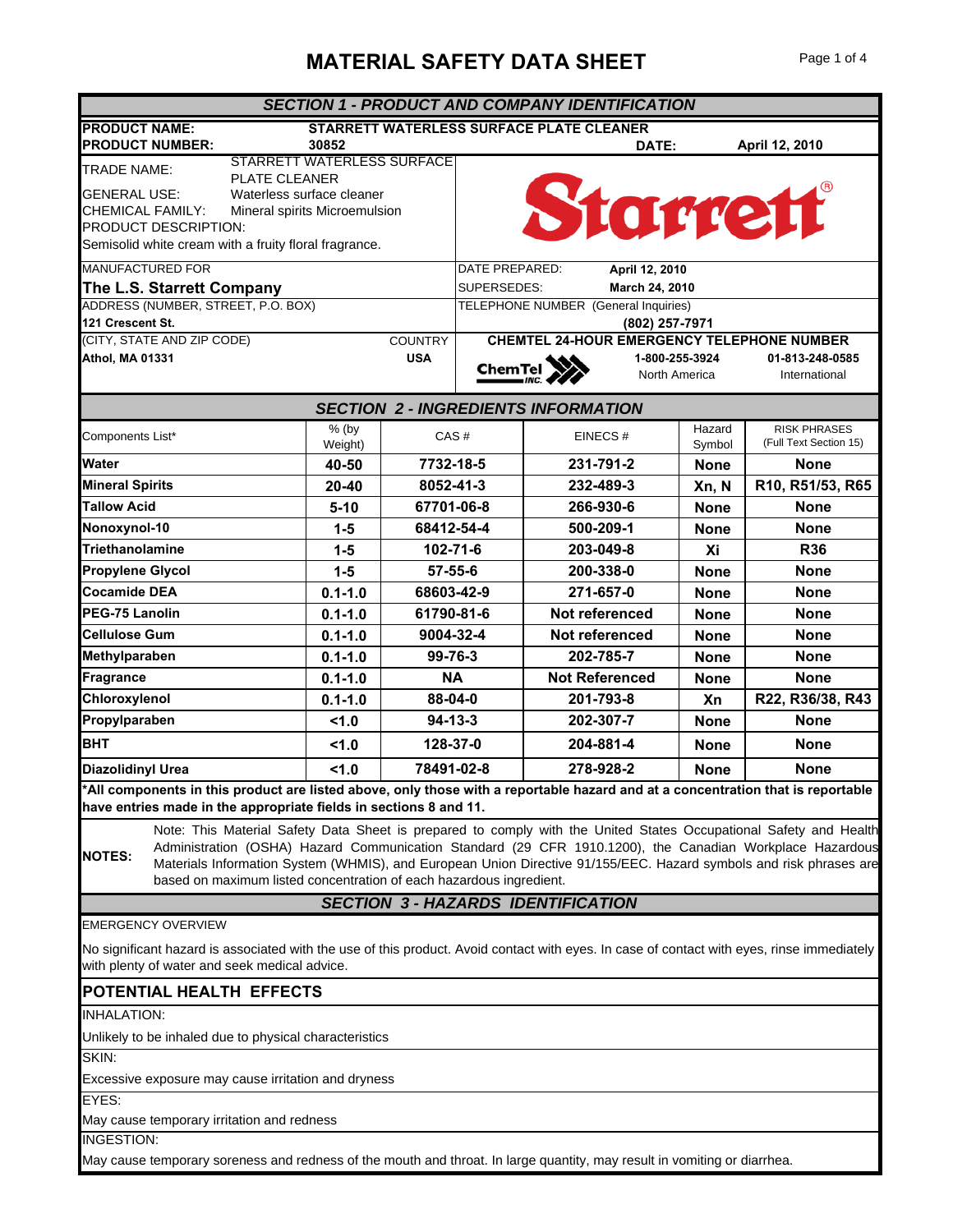## **MATERIAL SAFETY DATA SHEET** Page 2 of 4

| <b>PRODUCT NAME:</b>                                                                                                                                                                                                                                                        |                                           |           |              | STARRETT WATERLESS SURFACE PLATE CLEANER                   |                             |           |                |            |
|-----------------------------------------------------------------------------------------------------------------------------------------------------------------------------------------------------------------------------------------------------------------------------|-------------------------------------------|-----------|--------------|------------------------------------------------------------|-----------------------------|-----------|----------------|------------|
| <b>PRODUCT NUMBER:</b>                                                                                                                                                                                                                                                      | 30852                                     |           |              |                                                            | DATE:                       |           | April 12, 2010 |            |
| CARCINOGENICITY:                                                                                                                                                                                                                                                            |                                           |           |              |                                                            |                             |           |                |            |
| NTP? NO                                                                                                                                                                                                                                                                     | IARC MONOGRAPHS? NO<br>OSHA REGULATED? NO |           |              |                                                            |                             |           |                |            |
| CALIFORNIA, Prop.65?                                                                                                                                                                                                                                                        | <b>ESIS NOTATION? NO</b><br>NΟ            |           |              |                                                            |                             |           |                |            |
|                                                                                                                                                                                                                                                                             |                                           |           |              | <b>SECTION 4 - FIRST AID MEASURES</b>                      |                             |           |                |            |
| <b>INHALATION:</b>                                                                                                                                                                                                                                                          |                                           |           |              |                                                            |                             |           |                |            |
| Not applicable                                                                                                                                                                                                                                                              |                                           |           |              |                                                            |                             |           |                |            |
| EYES:                                                                                                                                                                                                                                                                       |                                           |           |              |                                                            |                             |           |                |            |
| Remove contact lenses while rinsing with clean water. Rinse immediately with clean potable water for at least 15 minutes while lifting<br>eye lids. If any soreness or irritation persists, seek medical advice.                                                            |                                           |           |              |                                                            |                             |           |                |            |
| SKIN:<br>Not applicable. Can be effectively removed with running water and mechanical action.                                                                                                                                                                               |                                           |           |              |                                                            |                             |           |                |            |
| <b>INGESTION:</b>                                                                                                                                                                                                                                                           |                                           |           |              |                                                            |                             |           |                |            |
|                                                                                                                                                                                                                                                                             |                                           |           |              |                                                            |                             |           |                |            |
| Rinse mouth and throat thoroughly. Give 1 to 2 cups of liquid to drink. Obtain immediate medical advice/ and call a poison control<br>center. Never administer liquids to an unconscious person. Do not induce vomiting unless directed to do so by a medical professional. |                                           |           |              |                                                            |                             |           |                |            |
|                                                                                                                                                                                                                                                                             |                                           |           |              | <b>SECTION 5 - FIRE FIGHTING MEASURES</b>                  |                             |           |                |            |
| <b>GENERAL HAZARDS:</b>                                                                                                                                                                                                                                                     |                                           |           |              |                                                            |                             |           |                |            |
| This product is water based and will not support combustion. Suitable extinguishing media for the surrounding fire should be used.                                                                                                                                          |                                           |           |              |                                                            |                             |           |                |            |
| <b>EXTINGUISHING MEDIA:</b>                                                                                                                                                                                                                                                 |                                           |           |              |                                                            |                             |           |                |            |
| Suitable extinguishing media for the surrounding fire should be used.                                                                                                                                                                                                       |                                           |           |              |                                                            |                             |           |                |            |
| FIRE FIGHTING PROCEDURES:                                                                                                                                                                                                                                                   |                                           |           |              |                                                            |                             |           |                |            |
| None applicable.                                                                                                                                                                                                                                                            |                                           |           |              |                                                            |                             |           |                |            |
| UNUSUAL FIRE AND EXPLOSION HAZARDS:                                                                                                                                                                                                                                         |                                           |           |              |                                                            |                             |           |                |            |
| None.                                                                                                                                                                                                                                                                       |                                           |           |              |                                                            |                             |           |                |            |
| HAZARDOUS COMBUSTION PRODUCTS:                                                                                                                                                                                                                                              |                                           |           |              |                                                            |                             |           |                |            |
| Carbon Monoxide, Carbon Dioxide, Oxides of Nitrogen, Traces of Organo Chlorine compounds.                                                                                                                                                                                   |                                           |           |              |                                                            |                             |           |                |            |
|                                                                                                                                                                                                                                                                             |                                           |           |              | <b>SECTION 6 - ACCIDENTAL RELEASE MEASURES</b>             |                             |           |                |            |
| STEPS TO BE TAKEN IN CASE MATERIAL IS RELEASED OR SPILLED:                                                                                                                                                                                                                  |                                           |           |              |                                                            |                             |           |                |            |
| Apply absorbent material and place in covered container for disposal. Dispose in accordance with federal, state and local regulations.<br>Dilute any remainder to drain with water.                                                                                         |                                           |           |              |                                                            |                             |           |                |            |
| <b>SECTION 7-HANDLING AND STORAGE</b>                                                                                                                                                                                                                                       |                                           |           |              |                                                            |                             |           |                |            |
| PRECAUTIONS TO BE TAKEN IN HANDLING AND STORAGE:                                                                                                                                                                                                                            |                                           |           |              |                                                            |                             |           |                |            |
| Store in a cool dry area. Protect from incompatible materials and extremes of temperature.                                                                                                                                                                                  |                                           |           |              |                                                            |                             |           |                |            |
| Suitable packaging: Store in original packaging. Keep container closed when not in use.                                                                                                                                                                                     |                                           |           |              |                                                            |                             |           |                |            |
|                                                                                                                                                                                                                                                                             |                                           |           |              | <b>SECTION 8 - EXPOSURE CONTROLS / PERSONAL PROTECTION</b> |                             |           |                |            |
|                                                                                                                                                                                                                                                                             |                                           |           | <b>NIOSH</b> |                                                            | <b>ACGIH</b><br><b>OSHA</b> |           |                |            |
| HAZARDOUS COMPONENTS                                                                                                                                                                                                                                                        | TWA ppm                                   | TWA mg/m3 | STEL ppm     | STEL mg/m3                                                 | TLV/TWA ppm                 | TWA mg/m3 | STEL ppm       | STEL mg/m3 |
| <b>Mineral Spirits</b>                                                                                                                                                                                                                                                      | <b>NE</b>                                 | <b>NE</b> | <b>NE</b>    | <b>NE</b>                                                  | <b>NE</b>                   | <b>NE</b> | <b>NE</b>      | <b>NE</b>  |
| Triethanolamine                                                                                                                                                                                                                                                             | <b>NE</b>                                 | <b>NE</b> | <b>NE</b>    | <b>NE</b>                                                  | $(\cdot)$                   | 5         | <b>NE</b>      | <b>NE</b>  |
| Chloroxylenol                                                                                                                                                                                                                                                               | <b>NE</b>                                 | <b>NE</b> | <b>NE</b>    | <b>NE</b>                                                  | <b>NE</b>                   | <b>NE</b> | <b>NE</b>      | <b>NE</b>  |
| PERSONAL PROTECTION                                                                                                                                                                                                                                                         |                                           |           |              |                                                            |                             |           |                |            |
| RESPIRATORY PROTECTION:                                                                                                                                                                                                                                                     |                                           |           |              |                                                            |                             |           |                |            |
| None required.                                                                                                                                                                                                                                                              |                                           |           |              |                                                            |                             |           |                |            |
| <b>PROTECTIVE GLOVES:</b>                                                                                                                                                                                                                                                   |                                           |           |              |                                                            |                             |           |                |            |
| None required.                                                                                                                                                                                                                                                              |                                           |           |              |                                                            |                             |           |                |            |
| <b>EYE PROTECTION:</b>                                                                                                                                                                                                                                                      |                                           |           |              |                                                            |                             |           |                |            |
| Not required.                                                                                                                                                                                                                                                               |                                           |           |              |                                                            |                             |           |                |            |
| OTHER PROTECTIVE CLOTHING OR EQUIPMENT:                                                                                                                                                                                                                                     |                                           |           |              |                                                            |                             |           |                |            |
| Not applicable                                                                                                                                                                                                                                                              |                                           |           |              |                                                            |                             |           |                |            |
| <b>WORK / HYGIENIC PRACTICES:</b>                                                                                                                                                                                                                                           |                                           |           |              |                                                            |                             |           |                |            |
| Normal industrial hygiene practices.                                                                                                                                                                                                                                        |                                           |           |              |                                                            |                             |           |                |            |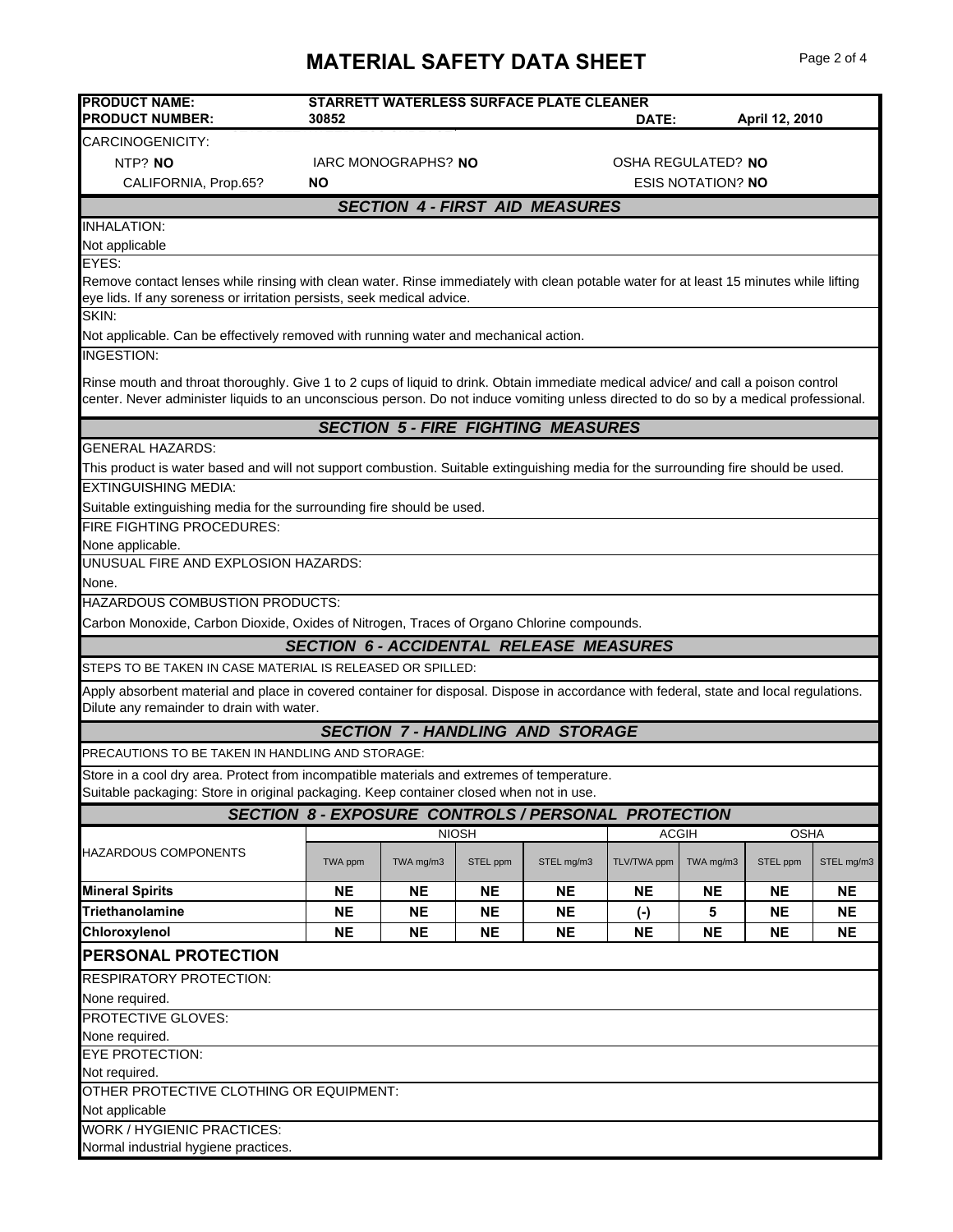| <b>PRODUCT NAME:</b><br><b>PRODUCT NUMBER:</b>                                                                                                                                                                                                                                                                                   | 30852                                                                                                               | <b>STARRETT WATERLESS SURFACE PLATE CLEANER</b><br>DATE:                                                                    | April 12, 2010                          |  |  |  |
|----------------------------------------------------------------------------------------------------------------------------------------------------------------------------------------------------------------------------------------------------------------------------------------------------------------------------------|---------------------------------------------------------------------------------------------------------------------|-----------------------------------------------------------------------------------------------------------------------------|-----------------------------------------|--|--|--|
|                                                                                                                                                                                                                                                                                                                                  |                                                                                                                     | <b>SECTION 9- PHYSICAL AND CHEMICAL PROPERTIES</b>                                                                          |                                         |  |  |  |
| APPEARANCE AND ODOR                                                                                                                                                                                                                                                                                                              |                                                                                                                     | <b>VAPOR PRESSURE</b>                                                                                                       |                                         |  |  |  |
| Semisolid white cream with a fruity floral fragrance.                                                                                                                                                                                                                                                                            |                                                                                                                     | <b>NA</b>                                                                                                                   |                                         |  |  |  |
| рH                                                                                                                                                                                                                                                                                                                               |                                                                                                                     | SPECIFIC GRAVITY (WATER = 1)                                                                                                |                                         |  |  |  |
| $7.5 - 8.5$                                                                                                                                                                                                                                                                                                                      |                                                                                                                     | <b>NR</b>                                                                                                                   |                                         |  |  |  |
| <b>BOILING POINT / BOILING RANGE</b>                                                                                                                                                                                                                                                                                             |                                                                                                                     | SOLUBILITY IN WATER                                                                                                         |                                         |  |  |  |
| NΕ<br><b>FLASH POINT</b>                                                                                                                                                                                                                                                                                                         |                                                                                                                     | Appreciable                                                                                                                 |                                         |  |  |  |
| None determined.                                                                                                                                                                                                                                                                                                                 |                                                                                                                     | <b>VISCOSITY</b><br><b>Viscous</b>                                                                                          |                                         |  |  |  |
| <b>FLAMMABLE LIMITS</b>                                                                                                                                                                                                                                                                                                          |                                                                                                                     | VAPOR DENSITY (AIR = 1)                                                                                                     |                                         |  |  |  |
| LEL: NA<br>UEL: NA                                                                                                                                                                                                                                                                                                               |                                                                                                                     | <b>NA</b>                                                                                                                   |                                         |  |  |  |
| <b>AUTO-IGNITION TEMPERATURE</b>                                                                                                                                                                                                                                                                                                 |                                                                                                                     | EVAPORATION RATE (WATER = 1)                                                                                                |                                         |  |  |  |
| <b>NA</b>                                                                                                                                                                                                                                                                                                                        |                                                                                                                     | <b>NE</b>                                                                                                                   |                                         |  |  |  |
|                                                                                                                                                                                                                                                                                                                                  |                                                                                                                     | <b>SECTION 10 - STABILITY AND REACTIVITY</b>                                                                                |                                         |  |  |  |
| <b>STABILITY</b>                                                                                                                                                                                                                                                                                                                 | <b>STABLE</b><br><b>X</b>                                                                                           | <b>CONDITIONS TO AVOID:</b>                                                                                                 |                                         |  |  |  |
| Stable under normal conditions of use.                                                                                                                                                                                                                                                                                           |                                                                                                                     | Temperature extremes.                                                                                                       |                                         |  |  |  |
| INCOMPATIBILITY (MATERIALS TO AVOID):                                                                                                                                                                                                                                                                                            |                                                                                                                     |                                                                                                                             |                                         |  |  |  |
| <b>Oxidizing agents</b>                                                                                                                                                                                                                                                                                                          |                                                                                                                     |                                                                                                                             |                                         |  |  |  |
| HAZARDOUS DECOMPOSITION OR BYPRODUCTS:                                                                                                                                                                                                                                                                                           |                                                                                                                     |                                                                                                                             |                                         |  |  |  |
|                                                                                                                                                                                                                                                                                                                                  |                                                                                                                     | Carbon Monoxide, Carbon Dioxide, Oxides of Nitrogen, Traces of Organo Chlorine compounds.                                   |                                         |  |  |  |
| <b>HAZARDOUS POLYMERIZATION:</b>                                                                                                                                                                                                                                                                                                 |                                                                                                                     | <b>CONDITIONS TO AVOID:</b>                                                                                                 |                                         |  |  |  |
| <b>Will Not Occur.</b>                                                                                                                                                                                                                                                                                                           |                                                                                                                     | None Related to Polymerization.                                                                                             |                                         |  |  |  |
|                                                                                                                                                                                                                                                                                                                                  |                                                                                                                     | <b>SECTION 11 - TOXICOLOGICAL INFORMATION</b>                                                                               |                                         |  |  |  |
| <b>Hazardous Components</b>                                                                                                                                                                                                                                                                                                      | CAS#<br>EINECS#                                                                                                     | LD50 of Ingredient<br>(Specify Species and Route)                                                                           | LC50 of Ingredient<br>(Specify Species) |  |  |  |
|                                                                                                                                                                                                                                                                                                                                  | 8052-41-3                                                                                                           |                                                                                                                             |                                         |  |  |  |
| <b>Mineral Spirits</b>                                                                                                                                                                                                                                                                                                           | 232-489-3                                                                                                           | <b>NE</b>                                                                                                                   | <b>NE</b>                               |  |  |  |
|                                                                                                                                                                                                                                                                                                                                  | 102-71-6                                                                                                            |                                                                                                                             |                                         |  |  |  |
| Triethanolamine                                                                                                                                                                                                                                                                                                                  | 203-149-8                                                                                                           | Oral Rat 4820µL/Kg                                                                                                          | <b>NE</b>                               |  |  |  |
|                                                                                                                                                                                                                                                                                                                                  | 88-04-0                                                                                                             |                                                                                                                             |                                         |  |  |  |
| Chloroxylenol                                                                                                                                                                                                                                                                                                                    | 201-793-8                                                                                                           | Oral Rat LD50= 3830mg/Kg<br>Oral Mouse LD50=1gm/kg                                                                          | <b>NE</b>                               |  |  |  |
|                                                                                                                                                                                                                                                                                                                                  |                                                                                                                     |                                                                                                                             |                                         |  |  |  |
|                                                                                                                                                                                                                                                                                                                                  |                                                                                                                     | Do not allow undiluted and/or large quantities of product to enter sewage systems or reach ground water or bodies of water. |                                         |  |  |  |
|                                                                                                                                                                                                                                                                                                                                  |                                                                                                                     | <b>SECTION 12 - ECOLOGICAL INFORMATION</b>                                                                                  |                                         |  |  |  |
| Ingredient Triethanolamine: Fish: Flathead Minnow; 5600mg/L;96Hr;LC50.<br>Ingredient Chloroxylenol: Fish: Rainbow Trout: LC50=0.77mg/L; 96Hr; unspecified                                                                                                                                                                        | Fish: Bluegill/Sunfish: LC50= 2.7mg/L;96Hr; unspecified.<br>Water flea daphnia: EC50= 4.5-7.7 mg/L; Static bioassay | Bacteria: Phytobacterium phosphoreum: EC50= 1.99mg/L;5min; Microtox test.<br><b>SECTION 13 - DISPOSAL CONSIDERATIONS</b>    |                                         |  |  |  |
|                                                                                                                                                                                                                                                                                                                                  |                                                                                                                     |                                                                                                                             |                                         |  |  |  |
| WASTE DISPOSAL METHOD:                                                                                                                                                                                                                                                                                                           |                                                                                                                     |                                                                                                                             |                                         |  |  |  |
| Disposal of packaging: Drain well. Dispose of as normal industrial waste.<br>Note: Dispose in accordance with state, local and federal regulations.                                                                                                                                                                              |                                                                                                                     |                                                                                                                             |                                         |  |  |  |
| <b>SECTION 14 - TRANSPORT INFORMATION</b>                                                                                                                                                                                                                                                                                        |                                                                                                                     |                                                                                                                             |                                         |  |  |  |
| <b>PROPER SHIPPING NAME:</b><br><b>Not Regulated for Transport.</b>                                                                                                                                                                                                                                                              |                                                                                                                     |                                                                                                                             |                                         |  |  |  |
| DOT HAZARD CLASS / Pack Group: Not regulated.                                                                                                                                                                                                                                                                                    |                                                                                                                     | IATA HAZARD CLASS / Pack Group: Not regulated.                                                                              |                                         |  |  |  |
| REFERENCE:<br><b>NA</b>                                                                                                                                                                                                                                                                                                          |                                                                                                                     | <b>IMDG HAZARD CLASS:</b>                                                                                                   | Not regulated.                          |  |  |  |
| UN / NA IDENTIFICATION NUMBER:                                                                                                                                                                                                                                                                                                   | <b>None</b>                                                                                                         | RID/ADR Dangerous Goods Code:                                                                                               | Not regulated.                          |  |  |  |
| LABEL:<br>None Required.                                                                                                                                                                                                                                                                                                         |                                                                                                                     | UN TDG Class / Pack Group:                                                                                                  | Not regulated.                          |  |  |  |
| <b>HAZARD SYMBOLS:</b>                                                                                                                                                                                                                                                                                                           | None                                                                                                                | Hazard Identification Number (HIN):                                                                                         | <b>None</b>                             |  |  |  |
| Note: Transportation information provided is for reference only. Client is urged to consult CFR 49 parts 100 - 177, IMDG,<br>IATA, EU, United Nations TDG, and WHMIS (Canada) TDG information manuals for detailed regulations and exceptions<br>covering specific container sizes, packaging materials and methods of shipping. |                                                                                                                     |                                                                                                                             |                                         |  |  |  |